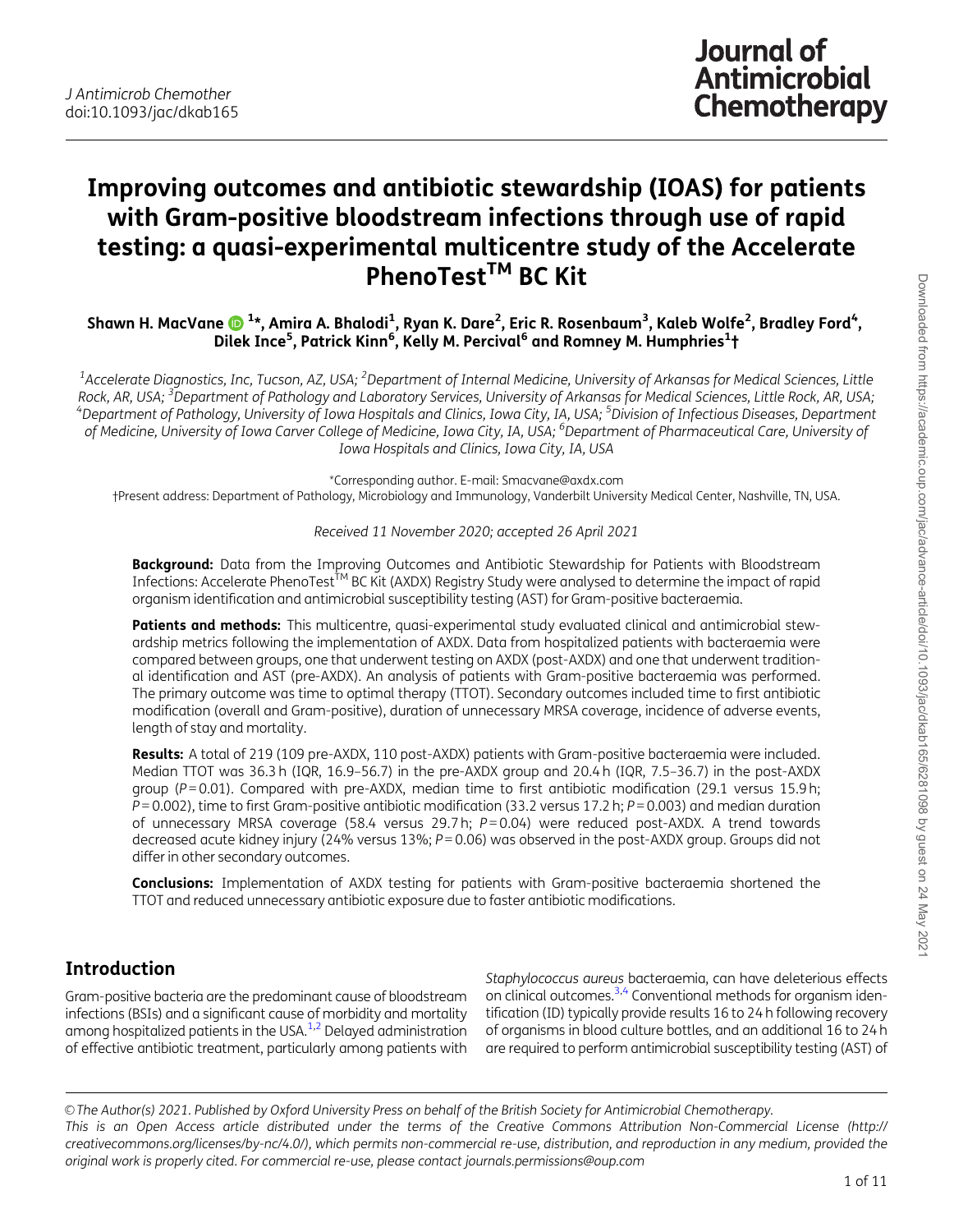<span id="page-1-0"></span>bacterial isolates[.5](#page-9-0),[6](#page-9-0) Molecular methods can be used for more rapid identification of organisms recovered from blood culture bottles, and in some technologies also assess for the presence of antimicrobial resistance genes.<sup>7</sup> Several studies have demonstrated a positive benefit of these technologies in the treatment of patients with bacteremia.<sup>[8,9](#page-9-0)</sup>

More recently, rapid AST methods have emerged that can provide phenotypic MIC results within hours, directly from positive blood cultures[.10](#page-9-0) Faster AST results have been shown to allow for expedited therapy adjustments that theoretically improve patient outcomes and subsequently reduce costs[.11](#page-9-0)–[16](#page-9-0) However, evidence supporting real-world clinical impact of rapid ID/AST tests for Gram-positive bacteraemia is limited.

The Improving Outcomes and Antibiotic Stewardship for Patients with Bloodstream Infection: Accelerate PhenoTest<sup>TM</sup> BC Kit Registry Study (IOAS), is a multicentre, quasi-experimental study designed to compare clinical and antimicrobial stewardship metrics, prior to and after the implementation of the Accelerate Diagnostics PhenoTest<sup>™</sup> BC Kit (AXDX), a platform that provides both rapid identification ( $\sim$ 2 h) and MIC results ( $\sim$ 7 h) from positive blood cultures up to 40h faster than conventional methods. The present study utilized data from this database to assess the impact of rapid identification and susceptibility testing on patient management and outcomes for those with Gram-positive bacteraemia.

## Patients and methods

### Study design

For the present analysis, IOAS data were collected from participating centres ( $n = 2$ ) who implemented AXDX for testing of blood cultures positive for Gram-positive bacteria on Gram stain. This analysis is a subgroup of IOAS, which includes additional centres that implemented AXDX for testing of blood cultures with other Gram stain findings (e.g. Gram-negative), for which enrolment is ongoing. Both centres in this analysis implemented AXDX for testing of blood cultures positive for Gram-positive and Gramnegative bacteria on Gram stain. This study was submitted to and approved by the institutional review board at each participating site. Patients with positive blood cultures prior to the implementation of AXDX (pre-AXDX) were compared with patients who had blood culture testing using AXDX (post-AXDX).

### Study population and inclusion criteria

Hospitalized patients with positive blood cultures that contained pathogens deemed clinically significant by the participating sites (i.e. not a contaminant) were eligible for inclusion in the IOAS study. Patients with blood cultures deemed to be contaminants were excluded to minimize the level of heterogeneity in the study population and because AST information, the primary differentiator between study groups, is not routinely reported for contaminants. Blood cultures were considered contaminated if one of the following organisms was present in  $<$  50% of all blood culture sets obtained from one patient on the same day: CoNS, alpha-haemolytic streptococci, Micrococcus species, Cutibacterium species, Corynebacterium species, and Bacillus species (not anthracis). $17$  Blood cultures that contained Gramnegative bacteria or yeast on final culture were eligible for the IOAS study, but were excluded from the present analysis of Gram-positive bacteria only. The following exclusion criteria were used for this analysis: patient discharged from the hospital at the time of positive blood culture, history of positive blood culture in the prior 14 days with the same organism, patient expired within 48 h of positive blood culture, and patient treated with palliative care and not expected to survive. Patients were enrolled into the study in an intention to treat manner based on whether the positive blood culture met criteria to be run on AXDX in the post-AXDX group, or theoretically would have been tested in the pre-AXDX group, including isolates not included in the AXDX panel of organisms (i.e. 'off-panel').

### Sites and conventional microbiological diagnostics

The study was conducted at two US sites (University of Arkansas for Medical Sciences, Little Rock, AR, USA; University of Iowa Hospitals & Clinics, Iowa City, IA, USA) over a period time to enrol 100 eligible patients ( $\sim$ 2– 3 months) into each study period. Pre-AXDX blood culture testing methods at Hospital A were MALDI-TOF MS (VITEK MS®, bioMérieux, Durham, NC, USA) for identification and VITEK® 2 (bioMérieux) for AST whereas Hospital B used MALDI-TOF MS (Bruker Daltonics, Billerica, MA, USA) for identification, <code>VITEK®</code> 2 and Sensititre $^{\text{\tiny{\textsf{TM}}}}$  (Thermo Scientific $^{\text{\tiny{\textsf{TM}}}}$ , Waltham, MA, USA) for AST. PBP2a latex agglutination testing (Abbott Laboratories, Abbott Park, IL, USA) was performed for S. aureus isolates. Both institutions had active antimicrobial stewardship programmes (ASP) throughout the study period. Details on microbiology workflow, communication of results, and ASP intervention by each hospital can be found in the [supplementary material](https://academic.oup.com/jac/article-lookup/doi/10.1093/jac/dkab165#supplementary-data) (Table [S1A](https://academic.oup.com/jac/article-lookup/doi/10.1093/jac/dkab165#supplementary-data) and [S1B,](https://academic.oup.com/jac/article-lookup/doi/10.1093/jac/dkab165#supplementary-data) available as [Supplementary data](https://academic.oup.com/jac/article-lookup/doi/10.1093/jac/dkab165#supplementary-data) at JACOnline).

#### Implementation of AXDX

AXDX was performed according to manufacturer instructions at both sites in the post-AXDX group. Identification and AST were performed using AXDX for on-panel organisms (see Table [S2](https://academic.oup.com/jac/article-lookup/doi/10.1093/jac/dkab165#supplementary-data)). Off-panel organisms or antimicrobials were evaluated by conventional methods described above. AXDX testing was performed 24/7 on the first positive blood culture bottle per patient with a unique Gram stain. MICs were interpreted using CLSI M100 breakpoints.<sup>18-20</sup>

### Data collection

Patients were evaluated for study inclusion by site investigators at each participating institution. Sites evaluated patients from corresponding time periods of the year (i.e. pre-AXDX October–December 2017 and post-AXDX group October–December 2018) to minimize any differences in seasonality. Once patients were identified, retrospective review of patient charts was performed, and data were entered into a study-specific case report form (CRF) using Clindex® Electronic Data Capture software (Fortress Medical Systems LLC, Hopkins, MN, USA). Data collected from each enrolled patient included demographics and baseline characteristics, location of care, relevant past medical history, disease characteristics (including source of bacteraemia, PITT bacteraemia score), microbiology data, antibiotic use information and clinical outcomes. All included patients' CRFs were reviewed for accuracy and completeness by S.H.M or A.A.B.

#### **Outcomes**

Primary outcome was median time to optimal therapy (TTOT) in the first 96 h after blood culture positivity. Optimal therapy was calculated as hours from blood culture positivity until first administered dose of an optimal antibiotic and was determined by the investigators at each site using institution-specific preferred treatment for the patient based on AST, patient condition and comorbidities, and hospital policy. The assessment of optimal therapy was determined retrospectively by either an infectious diseases physician or a pharmacist. Patients who received optimal therapy prior to blood culture positivity and patients who did not receive optimal therapy during the first 96 h from blood culture positivity were excluded from the TTOT analysis.

Secondary outcome measures included time to first antibiotic modification (either escalation or de-escalation) within 96h of blood culture positivity; time to first Gram-positive antibiotic modification within 96 h of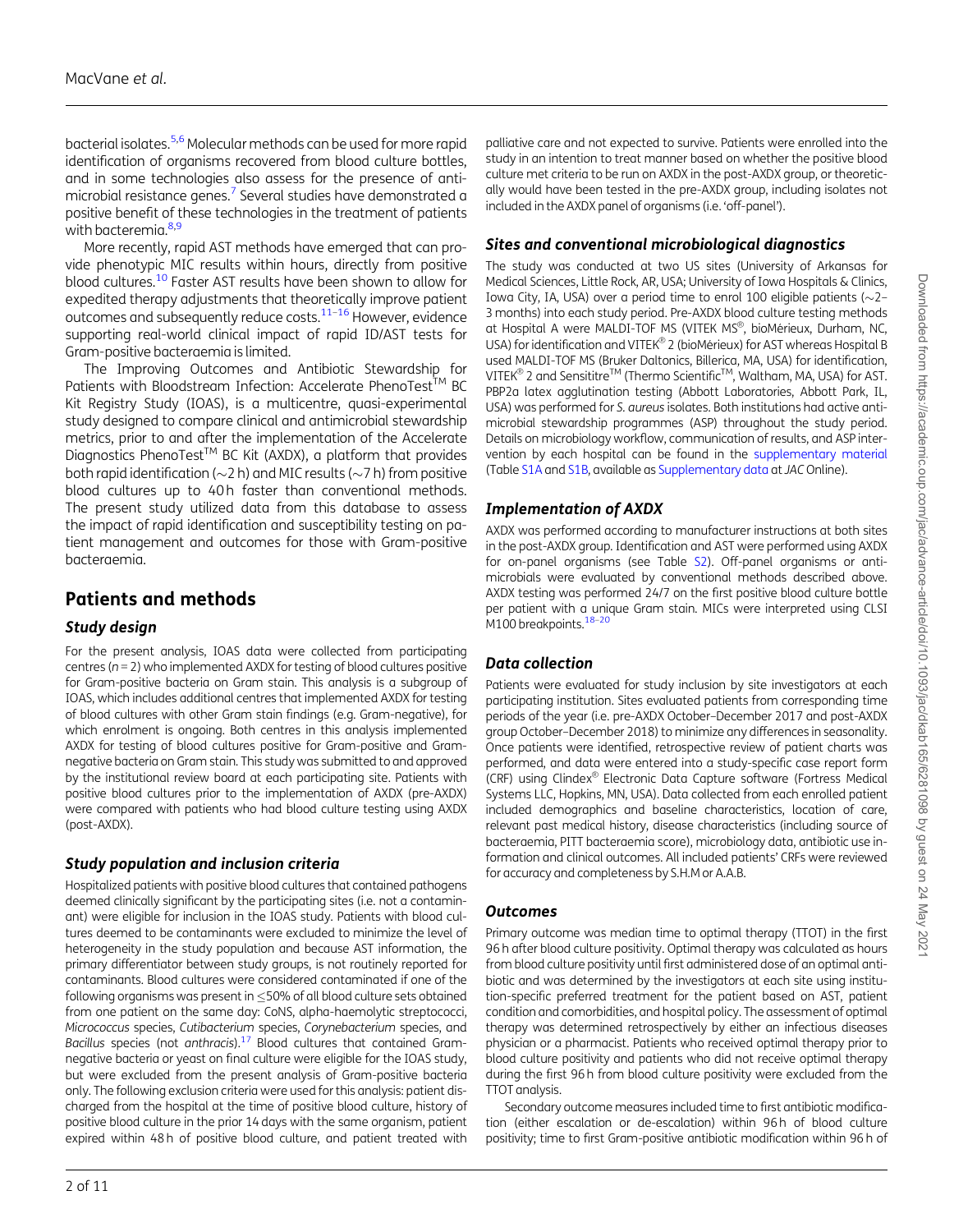<span id="page-2-0"></span>blood culture positivity; duration of unnecessary MRSA coverage within 96 h of blood culture positivity; incidence of laboratory-documented Clostridioides difficile infection (CDI) within 30 days after blood culture positivity; incidence of acute kidney injury (AKI) within 14 days after blood culture positivity; acquisition of new MDR organisms (MDROs) within 30 days; length of stay in the hospital after blood culture positivity; and in-hospital mortality. Antipseudomonal  $\beta$ -lactam therapy was included in the study as a nonequivalent dependent variable to help identify the true impact of AXDX testing on anti-MRSA therapy.<sup>21,22</sup> Necessity for anti-MRSA therapy was determined based on patient blood culture pathogen(s) and an assessment of a concurrent infection that required antibiotic therapy. AKI was defined using Risk, Injury, Failure, Loss, End-stage renal disease (RIFLE) criteria for patients  $\geq$  18 years of age and paediatric RIFLE (pRIFLE) for patients  $\leq$ 18 years of age.<sup>23,24</sup> Patients who were receiving renal replacement therapy (i.e. haemodialysis) at the time of blood culture positivity were excluded from the AKI assessment.

### Statistical analysis

Primary and secondary outcomes were assessed in the intention-to-treat population, which included all patients who met inclusion and exclusion criteria. Baseline comparison of categorical variables between the two groups was performed using Pearson's  $\chi^2$  test or Fisher's exact test. Statistical comparisons were performed between study groups with Student's t-test or Mann–Whitney U test for continuous variables, where appropriate. Timeto-event data were also evaluated by the Kaplan–Meier method and compared using the log-rank test. Statistical analyses were performed using JMP Version 13.0 (SAS Institute, Inc., Cary, NC, USA).

We determined the sample size for the IOAS study based on the number of patients needed to have 80% power to conclude that 30 day mortality was different between the two groups based on the log-rank test. Based on existing literature, it was estimated a pre-AXDX 30 day mortality rate of 16% would require 1000 patients (500 per group) to detect a relative risk (post-AXDX to pre-AXDX) of 0.6, with a 2-sided  $\alpha$  = 0.05 test.<sup>25-27</sup> Because this analysis was for Gram-positive bacteria, a fully enrolled subset of patients in the IOAS study, the sample size was anticipated to be too small to evaluate 30 day mortality.

### Results

#### **Patients**

Data from 389 patients at the two participating centres that implemented AXDX for testing of Gram-positive bacteria were enrolled in IOAS; 219 (109 pre-AXDX, 110 post-AXDX) of these patients met criteria for this Gram-positive bacteria sub-analysis. Patient demographics, co-existing conditions, and baseline clinical characteristics at the time of blood culture positivity were similar between groups except for moderate-to-severe chronic kidney disease (CKD) being more prevalent in the pre-AXDX group (Table [1\)](#page-3-0). However, baseline serum creatinine, Modification of Diet in Renal Disease (MDRD) glomerular filtration rate, and proportion of patients on haemodialysis were comparable between groups (Table [1\)](#page-3-0). Markers of clinical severity were also similar between groups with more than a third of patients residing in the intensive care unit (37.9%) at time of blood culture positivity, 18% on mechanical ventilation and 11% requiring an IV vasopressor agent.

#### Microbiological characteristics

There were 134 isolates identified in the pre-AXDX group and 126 in the post-AXDX group. Of these, 85% from pre-AXDX and 84% from post-AXDX were organisms present on the AXDX panel (onpanel). AST was performed  $>1$  blood culture isolate for 92.5% of patients (Table [2\)](#page-4-0). AST was performed for 89% of patients with CoNS isolated. The most prevalent organisms were S. aureus (29.2%) and CoNS (29.2%), followed by Streptococcus spp. (22.7%) (Table [2](#page-4-0)). MRSA was more prevalent in the post-AXDX group  $(P=0.03)$ ; whereas CoNS were numerically more common in the pre-AXDX group ( $P = 0.10$ ). The proportion of patients with polymicrobial blood cultures was slightly greater in the pre-AXDX group than the post-AXDX group, although this difference was not statistically significant ( $P = 0.08$ ; Table [2](#page-4-0)).

Among patients who had AXDX on-panel organisms, time from blood culture positivity to organism identification was 24.3 h faster in the post-AXDX than pre-AXDX group (mean [SD] 3.1 [2.3] versus 27.4 [12.5] h, P<0.0001, Table [S3\)](https://academic.oup.com/jac/article-lookup/doi/10.1093/jac/dkab165#supplementary-data). AST (18.7 [24.1] versus 48.7 [16.2] h,  $P < 0.0001$ , Table  $S3$ ) was 30 h faster in the post-AXDX than pre-AXDX group.

#### Antimicrobial measures

TTOT (Figure [1](#page-5-0)) was significantly shorter in the post-AXDX group than in the pre-AXDX group. Median [IQR] TTOT in the post-AXDX cohort was 20.4 [7.5–36.7] h, compared with 36.3 [16.9–56.7] h in the pre-AXDX group, a difference of  $15.9$  h ( $P = 0.01$ ). The proportion of patients who achieved optimal therapy within 24 h after blood culture positivity was slightly higher in the post-AXDX group (61.8%) than in the pre-AXDX group (53.2%) but did not reach statistical significance (Table [3\)](#page-5-0). The proportion of patients receiving optimal antibiotic therapy prior to blood culture positivity (37.6% pre-AXDX and 39.1% post-AXDX), the proportion of patients who received optimal therapy more than 96 h after blood culture positivity (3.7% pre-AXDX and 6.4% post-AXDX), and the proportion of patients who never received optimal antibiotic therapy (11.9% pre-AXDX and 13.6% post-AXDX) did not differ between groups.

Time to first antibiotic modification (Figure [2\)](#page-6-0) was 13.2 h faster in the post-AXDX group. The median [IQR] post-AXDX time to first antibiotic modification was 15.9 [3.8–34.4] h compared with the pre-AXDX group, where the median was 29.1 [11.4–47.8] h  $(P = 0.002)$ . Among antibiotics with Gram-positive activity, the median initial antibiotic modification was nearly twice as fast for post-AXDX as pre-AXDX, with median times of 17.2 [4.7–35.9] versus 33.2 h [14.1–55.1] (Table [3](#page-5-0) and Figure [3\)](#page-6-0). There was no difference between groups in terms of the proportion of patients with any antibiotic modification within 96 h (82.6% pre-AXDX and 80.9% post-AXDX) and the proportion of patients with a Gram-positive antibiotic modification within 96 h (64.2% pre-AXDX and 64.5% post-AXDX).

Duration of anti-MRSA and antipseudomonal  $\beta$ -lactam therapy received 96 h after blood culture positivity were similar between groups (Table [3](#page-5-0)). When restricted to patients with isolates that did not require MRSA therapy ( $n = 100$ ), the duration of unnecessary anti-MRSA therapy was lower in the post-AXDX group by 22.7 h ( $P = 0.03$  $P = 0.03$ ; Table 3 and Figure [4\)](#page-7-0). There was  $> 24$  h reduction of unnecessary anti-MRSA therapy in the post-AXDX group when restricting the analysis to patients ( $n = 72$ ) who did not have a concurrent infection at another body site ( $P = 0.04$ ; Table [3\)](#page-5-0). These differences were largely driven by a reduction in vancomycin use (Table [3\)](#page-5-0).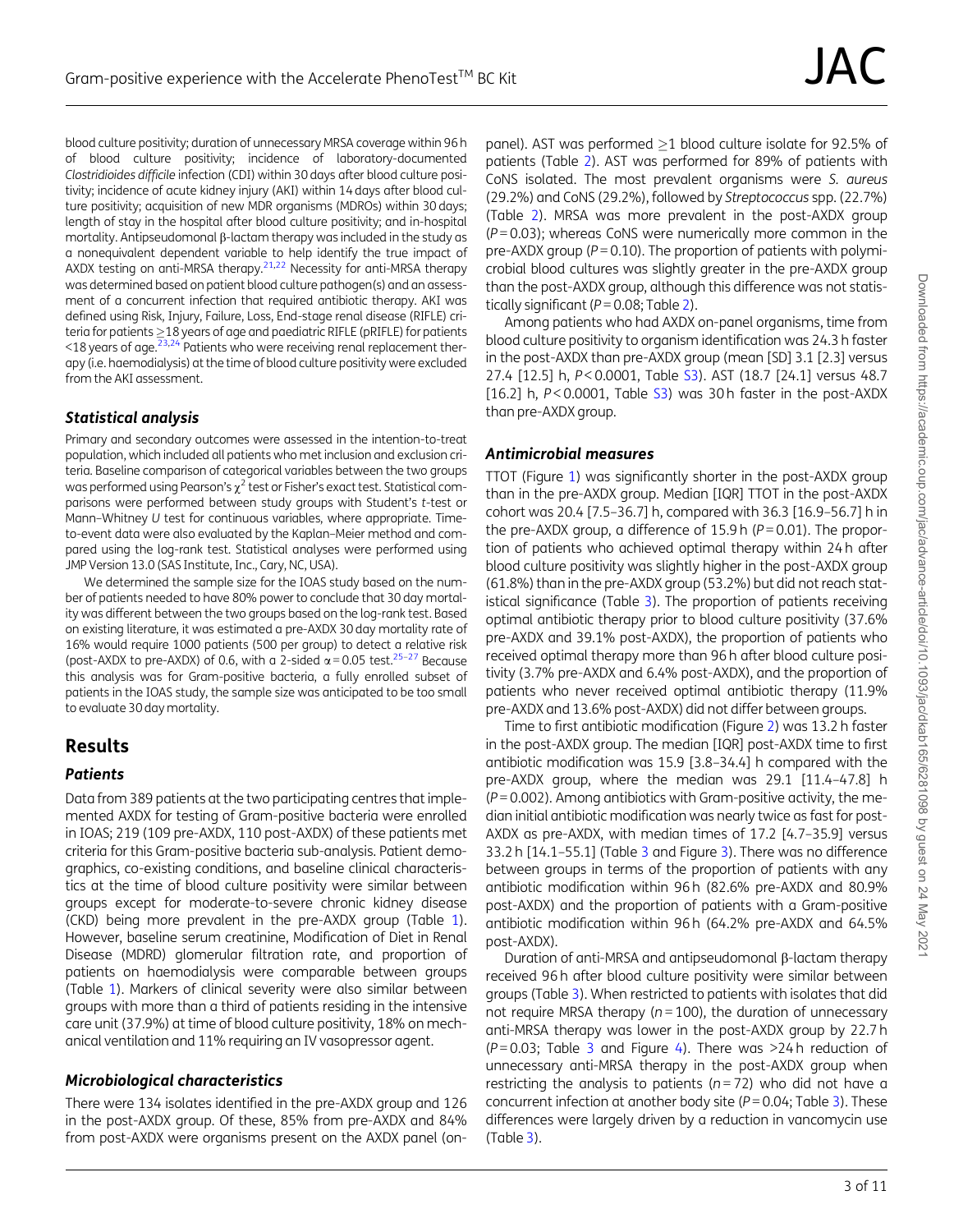#### <span id="page-3-0"></span>Table 1. Demographics and baseline characteristics of patients

| Parameter                                                      | Pre-AXDX<br>$(n = 109)$ | Post-AXDX<br>$(n=110)$ | $P$ value |
|----------------------------------------------------------------|-------------------------|------------------------|-----------|
| Demographics                                                   |                         |                        |           |
| male sex                                                       | 60 (55.1)               | 62 (56.4)              | 0.84      |
| age, years, median (IQR)                                       | 55 (33-67)              | 56 (30-65)             | 0.63      |
| age <18 years old                                              | 11(10.1)                | 18 (16.4)              | 0.17      |
|                                                                |                         |                        |           |
| Co-existing conditions                                         |                         |                        |           |
| Charlson comorbidity score, mean ± SD                          | $4.8 \pm 4.1$           | $4.3 \pm 4.1$          | 0.40      |
| myocardial infarction                                          | 9(8.4)                  | 7(6.4)                 | 0.56      |
| chronic heart failure                                          | 27 (24.8)               | 23 (20.9)              | 0.50      |
| cerebrovascular accident                                       | 18 (16.5)               | 11(10.0)               | 0.16      |
| COPD                                                           | 35 (32.1)               | 26 (23.6)              | 0.16      |
| malignancy                                                     |                         |                        | 0.92      |
| leukaemia, lymphoma, local tumour                              | 28 (25.7)               | 31 (28.2)              |           |
| metastatic tumour                                              | 7(6.4)                  | 7(6.4)                 |           |
| diabetes mellitus                                              |                         |                        | 0.43      |
| uncomplicated                                                  | 17 (15.6)               | 16 (14.6)              |           |
| end-organ damage                                               | 26 (23.9)               | 19 (17.3)              |           |
| chronic kidney disease                                         | 29 (26.6)               | 17(15.5)               | 0.04      |
| baseline serum creatinine > 3 mg/dL                            | 6(5.9)                  | 3(2.9)                 |           |
| on dialysis                                                    | 7(6.4)                  | 8(7.3)                 |           |
| chronic liver disease                                          |                         |                        | 0.36      |
| mild                                                           | 8(7.3)                  | 12 (11.0)              |           |
| moderate to severe                                             | 3(2.8)                  | 6(5.5)                 |           |
| transplant                                                     | 11(10.1)                | 8(7.3)                 | 0.46      |
| bone marrow transplant                                         | 5(4.6)                  | 5(4.6)                 |           |
| Clinical characteristics at blood                              |                         |                        |           |
| culture positivity                                             |                         |                        |           |
| source of bacteraemia <sup>a</sup>                             |                         |                        | 0.16      |
| bone/joint                                                     | 12 (11.0)               | 14(12.7)               |           |
| cardiovascular                                                 | 10(9.2)                 | 10(9.1)                |           |
| central venous catheter                                        | 20(18.3)                | 12 (10.0)              |           |
| intra-abdominal                                                | 5(2.8)                  | 9(8.2)                 |           |
| respiratory                                                    | 9(8.3)                  | 3(2.7)                 |           |
| skin/soft tissue                                               | 5(4.6)                  | 8(7.3)                 |           |
| urinary                                                        | 2(1.8)                  | 3(2.7)                 |           |
| other                                                          | 3(2.8)                  | 1(0.9)                 |           |
| unidentified                                                   | 39 (35.8)               | 49 (44.6)              |           |
| immunosuppressant use <sup>b</sup>                             | 17 (15.6)               | 14 (12.7)              | 0.54      |
| concurrent infection requiring                                 | 30 (27.5)               | 26 (23.6)              | 0.51      |
| antibiotic therapy <sup>c</sup>                                |                         |                        |           |
| culture-confirmed infection                                    | 19 (17.4)               | 15 (13.6)              |           |
| suspected infection                                            | 11(10.1)                | 11(10.0)               |           |
| acquisition type                                               |                         |                        |           |
| community acquired <sup>d</sup>                                | 76 (69.7)               | 81 (73.6)              | 0.52      |
| ICU residence                                                  | 44 (40.3)               | 39 (35.5)              | 0.45      |
| Pitt bacteraemia score <sup>e</sup>                            | $2.6 \pm 2.8$           | $2.3 \pm 2.3$          | 0.47      |
| quick SOFA (qSOFA) score <sup>e</sup>                          | $1.0 \pm 0.7$           | $0.8 \pm 0.7$          | 0.17      |
| serum creatinine, mg/dL <sup>e</sup> ± SD                      | $1.4 \pm 1.3$           | $1.2 \pm 1.0$          | 0.30      |
| estimated glomerular filtration rate,                          | $72.6 \pm 53.3$         | $77.2 \pm 47.8$        | 0.53      |
| mL/min/1.73 m <sup>2</sup> (MDRD) <sup>e</sup> , mean $\pm$ SD |                         |                        |           |
| requiring mechanical ventilation                               | 19 (17.4)               | 21 (19.1)              | 0.75      |
|                                                                |                         |                        |           |

Downloaded from https://academic.oup.com/jac/advance-article/doi/10.1093/jac/dkab165/6281098 by guest on 24 May 2021 Downloaded from https://academic.oup.com/jac/advance-article/doi/10.1093/jac/dkab165/6281098 by guest on 24 May 2021

Continued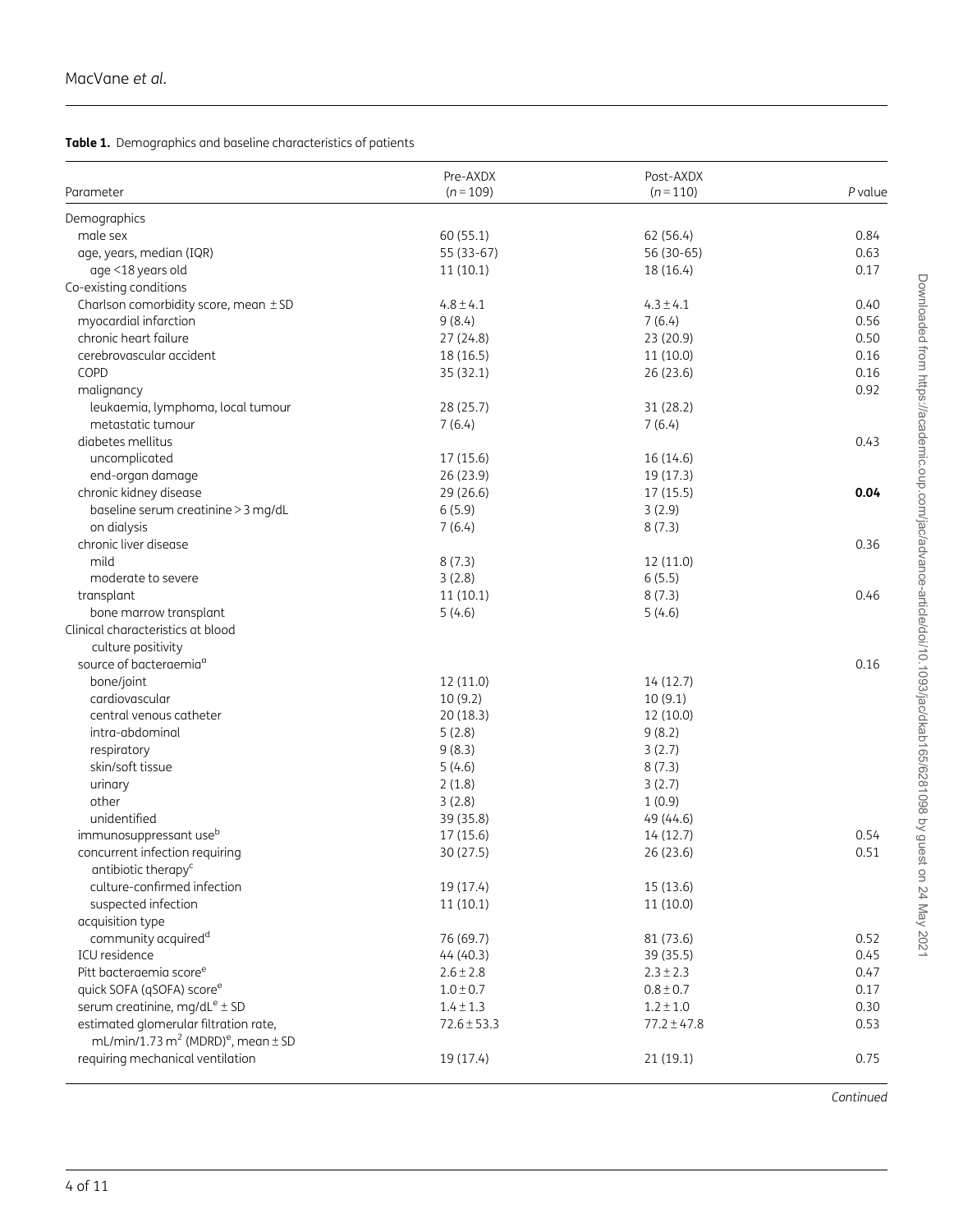#### <span id="page-4-0"></span>Table 1. Continued

| Parameter                                             | Pre-AXDX<br>$(n=109)$ | Post-AXDX<br>$(n=110)$ | P value |
|-------------------------------------------------------|-----------------------|------------------------|---------|
| hypotension (systolic blood pressure<br>$<$ 90 mm Hg) | 27 (24.8)             | 32 (29.1)              | 0.47    |
| required IV vasopressors                              | 14 (12.8)             | 11 (10.0)              | 0.51    |

Data are presented as n (%) of patients, unless specified otherwise.

Significant differences are highlighted in bold.

<sup>a</sup>Source of bacteraemia: (i) for a bloodstream infection to be determined secondary to another site of infection, at least one organism from the blood specimen must match an organism identified from the site-specific infection; (ii) if there is not another site of infection with organism growth, a clinician may determine the likely source of the bacteraemia based on their clinical judgement; and (iii) unidentified: unknown or no clear source of bacteria.

<sup>b</sup>Immunosuppression included any of the following: (i) active systemic chemotherapy, tacrolimus, mycophenolate mofetil, azathioprine, cyclosporine (or equivalent therapy), for more than 7 days OR a systemic steroid for more than 10 days in the previous month; or (ii) absolute neutrophil count  $<$ 1500.

<sup>c</sup>A patient was classified as with a concurrent infection when a culture from the concomitant infection site grew at least one organism that was not isolated from blood or had a suspected infection that required additional antibiotic therapy.

<sup>d</sup>Occurred prior to hospitalization or within  $\leq$  2 days of hospital admission.<br><sup>eEvoluated for patients >18 years of age</sup>

 $e^{\text{e}}$ Evaluated for patients  $\geq$ 18 years of age.

#### Table 2. Blood culture organisms

| Organism isolated                | Pre-AXDX<br>$(n = 109)$ | Post-AXDX<br>$(n=110)$ |
|----------------------------------|-------------------------|------------------------|
| CoNS                             | 43 (32.1)               | 33 (26.2)              |
| S. aureus                        | 33 (24.6)               | 43 (34.1)              |
| <b>MRSA</b>                      | 9(6.7)                  | 20 (15.9)              |
| Enterococcus spp.                | 19 (14.2)               | 20 (15.9)              |
| Enterococcus faecalis            | 10(7.5)                 | 13 (10.3)              |
| Enterococcus faecium             | 8(6.0)                  | 6(4.8)                 |
| Enterococcus spp.,               | 7(5.2)                  | 3(2.4)                 |
| vancomycin-resistant             |                         |                        |
| Streptococcus spp.               | 29 (21.6)               | 30 (23.8)              |
| Streptococcus agalactiae         | 4(3.0)                  | 4(3.2)                 |
| Streptococcus anginosus group    | 3(2.2)                  | 5(3.7)                 |
| Streptococcus mitis              | 5(3.7)                  | 9(7.1)                 |
| Streptococcus pneumoniae         | 12 (9.0)                | 4(3.2)                 |
| Streptococcus pyogenes           | 2(1.5)                  | $\Omega$               |
| Other                            | 10(7.5)                 | $\Omega$               |
| Total organisms isolated         | 134                     | 126                    |
| Polymicrobial                    | 21 (19.3)               | 12 (10.9)              |
| Proportion on rapid ID/AST panel | 114 (85.0)              | 106 (84.1)             |
| AST performed on $>1$ isolate    | 92 (84.4)               | 106 (96.4)             |

Other organisms in the pre-AXDX group: Abiotrophia defectiva (1), Clostridium septicum (1), Clostridium tertium (2), Corynebacterium spp. [not otherwise specified] (2), Finegoldia magna (1), Nocardia farcinica (1), Peptoniphilus harei (1), Bacillus spp. [not otherwise specified] (1). Other organisms in the post-AXDX group: none.

#### Clinical endpoints

For the secondary endpoints, groups did not differ in mortality (inhospital and 30 day), post-culture length of stay, proportion of patients who developed CDI, acquisition of new MDROs and 30 day readmission rates (Table [4](#page-8-0)).

The proportion of patients who developed an AKI within 14 days after blood culture positivity were lower in the post-AXDX group (13%) than in the pre-AXDX group (24%), but this did not reach statistical significance ( $P = 0.06$ ). A sub-analysis of adults  $(18 \text{ years old})$  was performed based on pre-existing CKD status and found the rates of AKI were higher for pre-AXDX in both patients with pre-existing CKD (22.7% pre-AXDX versus 11.1% post-AXDX) and patients without pre-existing CKD (23.5% pre-AXDX versus 14.7% post-AXDX).

### **Discussion**

This pragmatic study showed real-world evidence that the implementation of AXDX significantly improved the treatment of patients with Gram-positive bacteraemia. Rapid organism identification and phenotypic AST led to significant reductions in TTOT, first antibiotic modification and duration of unnecessary MRSA coverage compared with a historical pre-implementation group. Several recent studies have shown that rapid organism identification and phenotypic AST with AXDX enables clinicians to make faster antibiotic modifications which in turn may improve the outcomes of patients with bacteremia.<sup>[11,12,14,16,28](#page-9-0)</sup> While some of these studies have included patients with Gram-positive bacteraemia, no studies have focused exclusively on this patient population.

We found that the implementation of AXDX decreased the time from blood culture positivity to identification and AST by >24 h compared with conventional diagnostics used at the two participating centres, which is within the range of previous studies including Gram-positive bacteria.<sup>[16](#page-9-0),29-31</sup> These observed time savings in time to results are consistent with other rapid, Gram-positive, direct from positive blood culture diagnostics. $32$  As a result of the expedited information provided by the diagnostic test, clinicians modified Gram-positive antibiotics a median of 16 h earlier and delivered optimal therapy to patients with bacteraemia nearly 50% faster than before use of AXDX. This time-savings in antibiotic optimization is comparable to other evaluations of rapid detection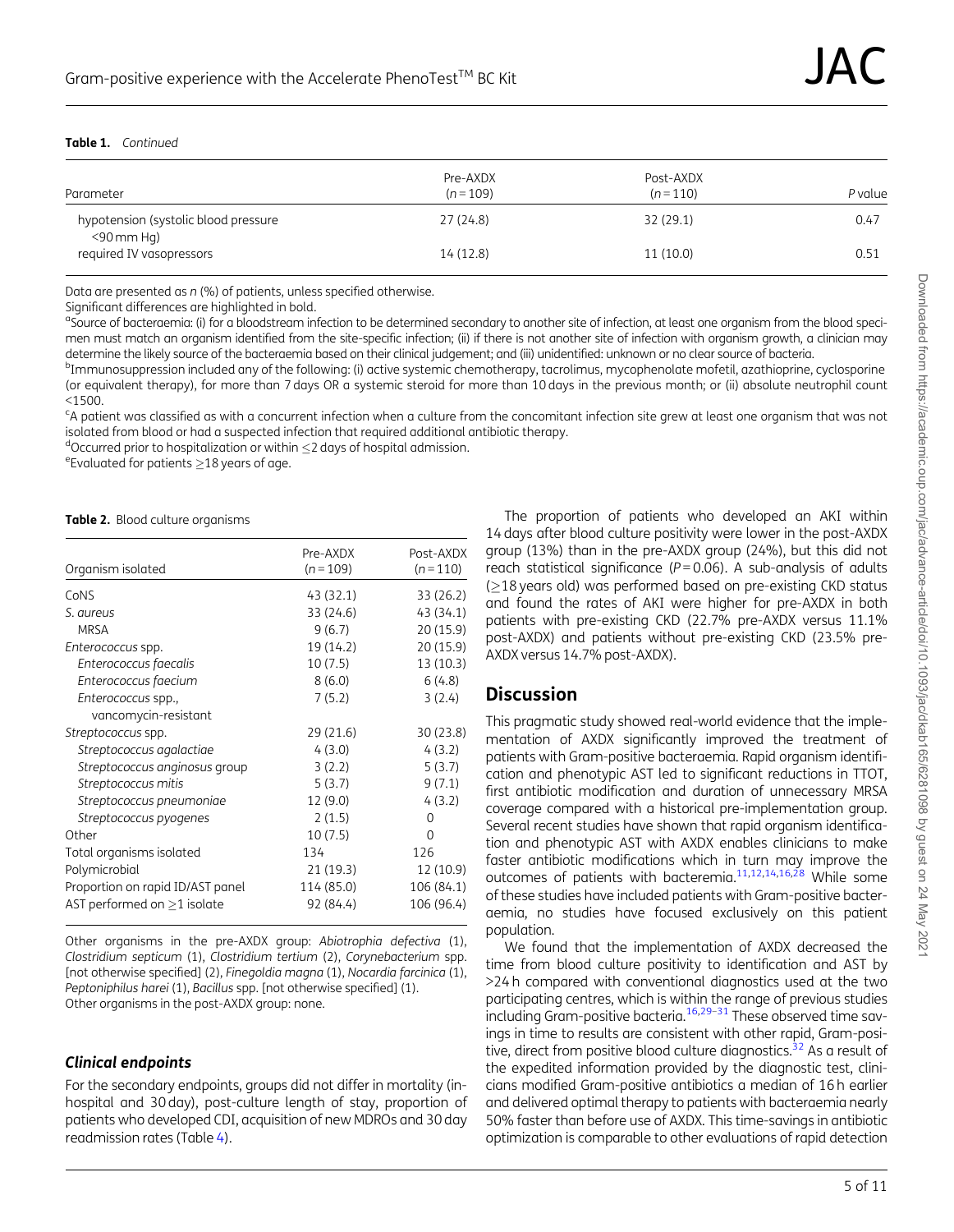<span id="page-5-0"></span>

Figure 1. Kaplan-Meier analysis of the time from blood culture positivity to optimal antibiotic therapy. Log-rank P = 0.01. This figure appears in colour in the online version of JAC and in black and white in the print version of JAC.

|  | <b>Table 3.</b> Antibiotic-related outcomes |  |
|--|---------------------------------------------|--|
|--|---------------------------------------------|--|

| Antibiotic modifications                                                                    | Pre-AXDX<br>$(n = 109)$ | Post-AXDX<br>$(n=110)$ | P value |
|---------------------------------------------------------------------------------------------|-------------------------|------------------------|---------|
|                                                                                             |                         |                        |         |
| Time to optimal therapy ( $n = 96$ )                                                        | 36.3 (16.9-56.7)        | $20.4(7.5-36.7)$       | 0.01    |
| Achievement of optimal therapy within 24 h after                                            | 58 (53.2)               | 68 (61.8)              | 0.20    |
| blood culture positivity, n (%)                                                             |                         |                        |         |
| Time to first antibiotic modification ( $n = 179$ )                                         | 29.1 (11.4-47.8)        | $15.9(3.8-34.4)$       | 0.002   |
| Time to first Gram-positive antibiotic modification ( $n = 141$ )                           | 33.2 (14.1-55.1)        | 17.2 (4.7-35.9)        | 0.003   |
| Duration of therapy, h                                                                      |                         |                        |         |
| vancomycin                                                                                  |                         |                        |         |
| vancomycin, all patients ( $n = 219$ )                                                      | 51.4 (17.7-91.2)        | 55 (16.2-96.0)         | 0.53    |
| vancomycin, all patients who received therapy ( $n = 190$ )                                 | 62.1 (32.5-94.3)        | 75.3 (26.4-96)         | 0.37    |
| vancomycin, organisms not requiring vancomycin <sup><math>\alpha</math></sup> ( $n = 100$ ) | 47.1 (24.9-79.3)        | $25.5(12.3-64.2)$      | 0.03    |
| vancomycin, organisms not requiring vancomycin,                                             | 48.2 (25.5-68.0)        | 26.0 (14.9-56.9)       | 0.06    |
| no concurrent infection ( $n = 72$ )                                                        |                         |                        |         |
| anti-MRSA <sup>b</sup>                                                                      |                         |                        |         |
| anti-MRSA, all patients ( $n = 219$ )                                                       | 65.8 (34.0-96.0)        | 71.9 (23.3-96)         | 0.96    |
| anti-MRSA, all patients who received therapy ( $n = 199$ )                                  | 70.8 (43.7-96)          | 87.4 (33.5-96)         | 0.75    |
| anti-MRSA, organisms not requiring vancomycin ( $n = 100$ )                                 | 56.2 (32.2-92.2)        | 33.5 (16.0-71.9)       | 0.03    |
| anti-MRSA, organisms not requiring vancomycin,                                              | 58.4 (33.9-80.4)        | 29.7 (17.0-64.4)       | 0.04    |
| no concurrent infection ( $n = 72$ )                                                        |                         |                        |         |
| antipseudomonal $\beta$ -lactams <sup>c</sup>                                               |                         |                        |         |
| antipseudomonal $\beta$ -lactams, all patients                                              | $30.3(0 - 76.0)$        | $21.9(0 - 78.0)$       | 0.27    |
| antipseudomonal β-lactams, all patients who                                                 | 55.0 (24.0-96.0)        | 55.1 (21.9-94.7)       | 0.89    |
| received therapy ( $n = 154$ )                                                              |                         |                        |         |
| antipseudomonal β-lactams, no concomitant<br>infection ( $n = 163$ )                        | $27.8(0-61.3)$          | $17.5(0 - 71.8)$       | 0.27    |

Data points were evaluated at 96 h after blood culture positivity and are reported as median (IQR), unless specified otherwise. Number of observations for each variable are included as  $(n=)$ .

Significant differences are highlighted in bold.

<sup>a</sup>Organisms not requiring vancomycin (MSSA; group A, B, C, or G streptococci; S. *anginosus* group; and ampicillin-susceptible E. faecalis).<br>PApti-MPSA ggents: vancomycin, dantomycin, linezolid, ceftaroline, televancin. <sup>b</sup>Anti-MRSA agents: vancomycin, daptomycin, linezolid, ceftaroline, telavancin.

<sup>c</sup>Antipseudomonal B-lactams: aztreonam, cefepime, ceftazidime, ceftazidime/avibactam, ceftolozane/tazobactam, imipenem/cilastatin, meropenem, piperacillin/tazobactam, meropenem/vaborbactam.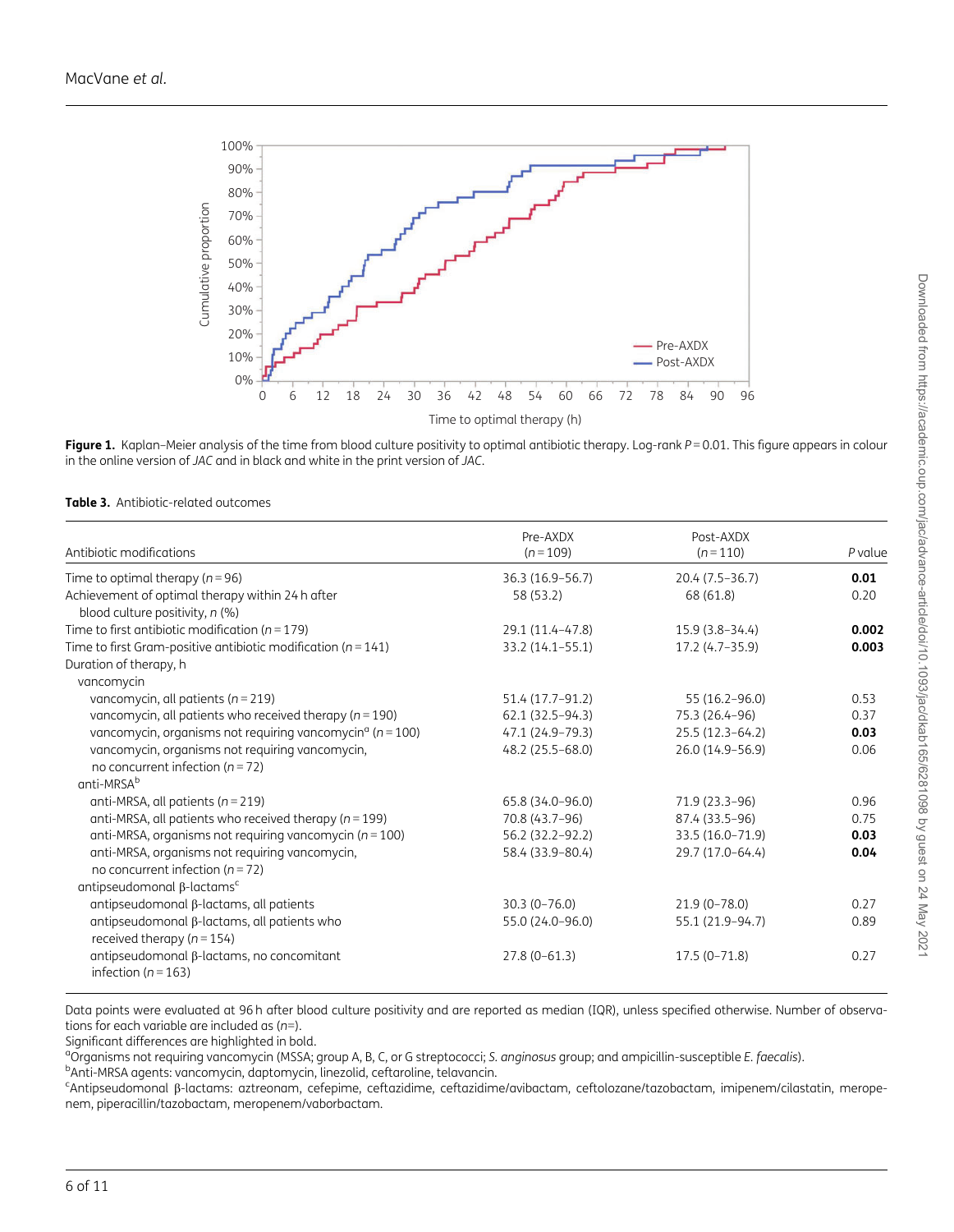<span id="page-6-0"></span>

Figure 2. Kaplan–Meier analysis of the time from blood culture positivity to first antibiotic modification. Log-rank  $P = 0.03$ . This figure appears in colour in the online version of JAC and in black and white in the print version of JAC.



Figure 3. Kaplan-Meier analysis of the time from blood culture positivity to first Gram-positive (GP) antibiotic modification. Log-rank  $P = 0.04$ . This figure appears in colour in the online version of JAC and in black and white in the print version of JAC.

of Gram-positive bacteria by AXDX and other assays. Ehren et al.<sup>[12](#page-9-0)</sup> saw a 12 to 16 h reduction in TTOT with use of AXDX but did not analyse this endpoint for Gram-positive bacteria separately from other pathogens. Dare et al.<sup>[16](#page-9-0)</sup> reported a > 1 day reduction in TTOT, which was relatively consistent across all pathogen sub-analyses. In a landmark randomized evaluation of rapid multiplex PCR for detection of bloodstream pathogens, Banerjee et al. (2015) $9$  saw similar reductions in appropriate antibiotic de-escalations and use of broad-spectrum antibiotics to what was observed in this study.<sup>9</sup>

We did not observe any differences in total duration of anti-MRSA or antipseudomonal  $\beta$ -lactam therapy between groups during the early (96 h) period post-positive blood cultures. Conversely, when focusing specifically on unnecessary anti-MRSA therapy, i.e. those patients without documented MRSA in blood, patients in the post-AXDX group received approximately 24 h less unnecessary anti-MRSA therapy than patients in the pre-AXDX group. Similarly, Banerjee et al. (2015)<sup>[9](#page-9-0)</sup> observed a shorter duration of vancomycin

use in patients not requiring vancomycin only, but no difference in total vancomycin use in their prospective evaluation of a rapid multiplex PCR platform.<sup>9</sup> A subgroup analysis of CoNS bacteraemia reported by Dare et  $al^{16}$  $al^{16}$  $al^{16}$  (NB none of those patients was included in the current paper) observed a reduction in broad Gram-positive antibiotic therapy of >1 day with AXDX. It is important to note that approximately 40% of the patients with positive blood cultures in Dare et al.<sup>[16](#page-9-0)</sup> were identified as potential contaminants, which would have been excluded from this study. Ehren et  $al^{12}$  $al^{12}$  $al^{12}$  observed an increased duration of anti-MRSA therapies following implementation of AXDX, which may have been explained by a greater number of patients with Enterococcus faecium bacteraemia (72% vancomycin-susceptible) in the post-AXDX group. Similar to these studies, neither of the participating sites in this interim analysis employed molecular methods for organism identification in the pre-AXDX group, however Hospital B performed 'scum plate' MALDI-TOF and 6 h PBP2a testing (for S. aureus), which may have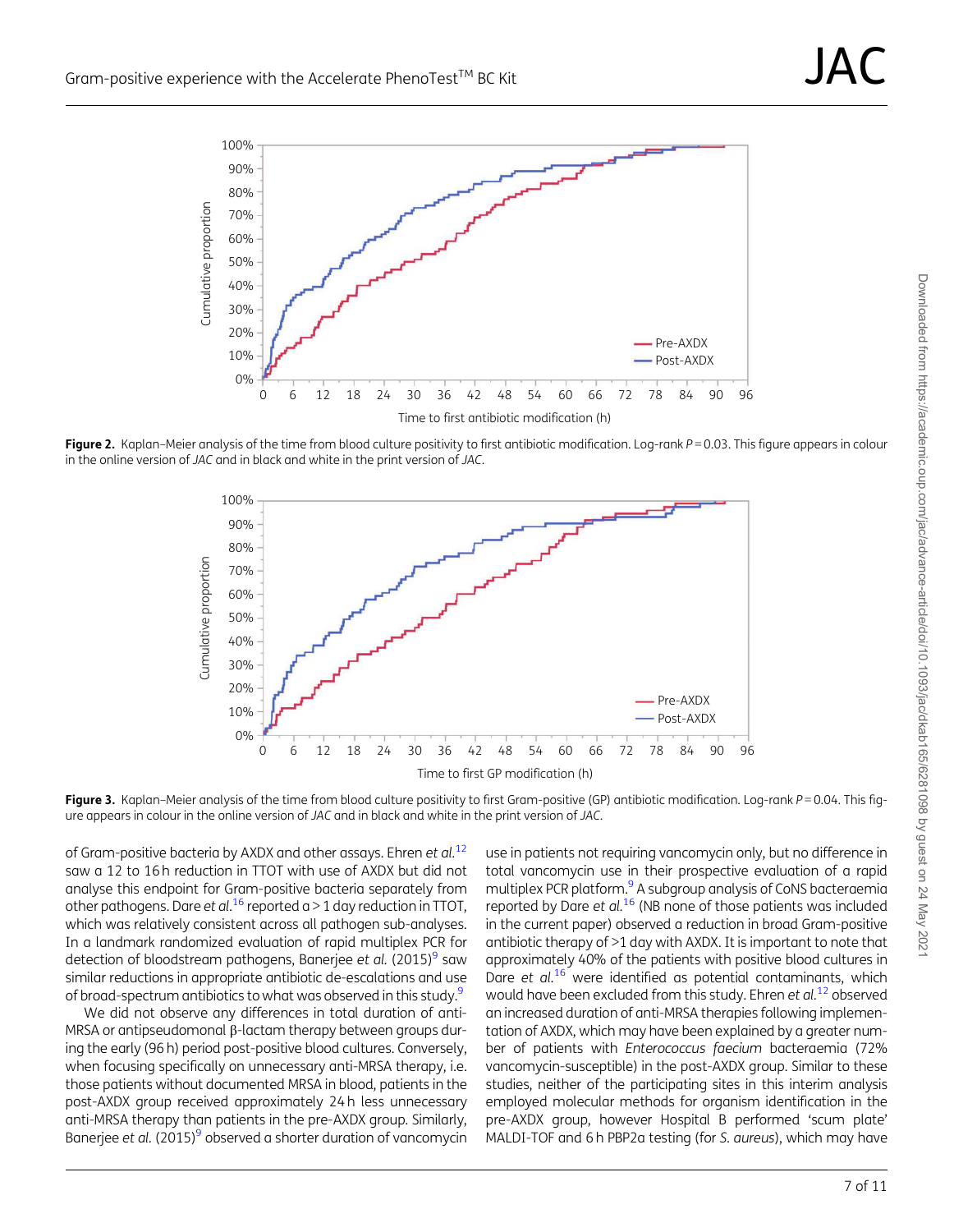<span id="page-7-0"></span>

Figure 4. Duration of anti-MRSA therapy during the initial 96 h following blood culture positivity. This figure appears in colour in the online version of JAC and in black and white in the print version of JAC.

minimized the impact of AXDX on anti-MRSA therapy as pre-AXDX and post-AXDX groups were able to differentiate MRSA/MSSA within approximately the same timeframe. It is important to note there were significant differences in study inclusion criteria and antimicrobial stewardship intervention between our study and that of Banerjee et al.,<sup>[9](#page-9-0)</sup> Dare et al.<sup>[16](#page-9-0)</sup> and Ehren et al.<sup>[12](#page-9-0)</sup> that make any comparison of antimicrobial use data challenging. For instance, there are several important confounding variables other than organism identification and AST results that might affect antibiotic prescribing practices. To assess for these confounding variables, antipseudomonal  $\beta$ -lactam therapy duration was included as a dependent control variable. Specifically, as the duration of anti-MRSA therapy decreased following implementation of AXDX, but the duration of antipseudomonal  $\beta$ -lactam therapy did not, this increases the likelihood the observed decrease in anti-MRSA therapy was attributed to AXDX testing, and less likely due to other factors. Similarly, there is a large body of evidence demonstrating that rapid results from microbiological technologies are of little value if not actively communicated and acted upon in a timely manner through antimicrobial stewardship intervention.<sup>32</sup> Antimicrobial stewardship intervention was unchanged at Site A throughout the study period, but Site B implemented real-time notification of organism identification and AST results in the post-AXDX time period. While it is plausible the addition of real-time notification could have impacted some of the study endpoints, a recent quasi-experimental study that observed improved clinical outcomes with implementation of AXDX found that the addition of real-time notification did not further improve several metrics such

as time to optimal therapy as compared with an already established active ASP (i.e. routine monitoring of positive blood culture and intervention).<sup>16</sup> A similar study design on the implementation of the Verigene™ Gram-Positive Blood Culture nucleic acid microarray assay observed sustainability of shorter time to optimal therapy even after real-time antimicrobial stewardship interventions were discontinued. $33$  Important to note, the authors attribute the sustainability of impact to the initial implementation involving clear guidance on antimicrobial selection, presence of an established antimicrobial stewardship programme and the relative ease of interpretability of the assay results. Taken together, these findings support that a considerable portion of the impact observed in the post-AXDX group is attributable to AXDX testing.

Like other investigators, we did not observe any differences in clinical outcomes such as mortality, CDI and readmission to hospital between pre-AXDX and post-AXDX groups.<sup>11,12,[16](#page-9-0)</sup> This is not unexpected as this sub-analysis of the IOAS study was not powered to detect subtle differences in secondary outcomes including mortality, length of stay and CDI. Moreover, there was a greater number of patients with bacteraemia caused by MRSA in the post-AXDX group; infection with this organism is known to be associated with a higher rate of complications and mortality, and may have influenced these outcomes.<sup>34</sup>

In contrast to other studies of AXDX implementation, IOAS data allowed for an assessment of the effect of AXDX on development of AKI, an unintended consequence of antibiotic therapy that some patients experience. $35,36$  $35,36$  $35,36$  We saw a numerical reduction  $(\sim)10\%$  absolute difference) in the proportion of patients who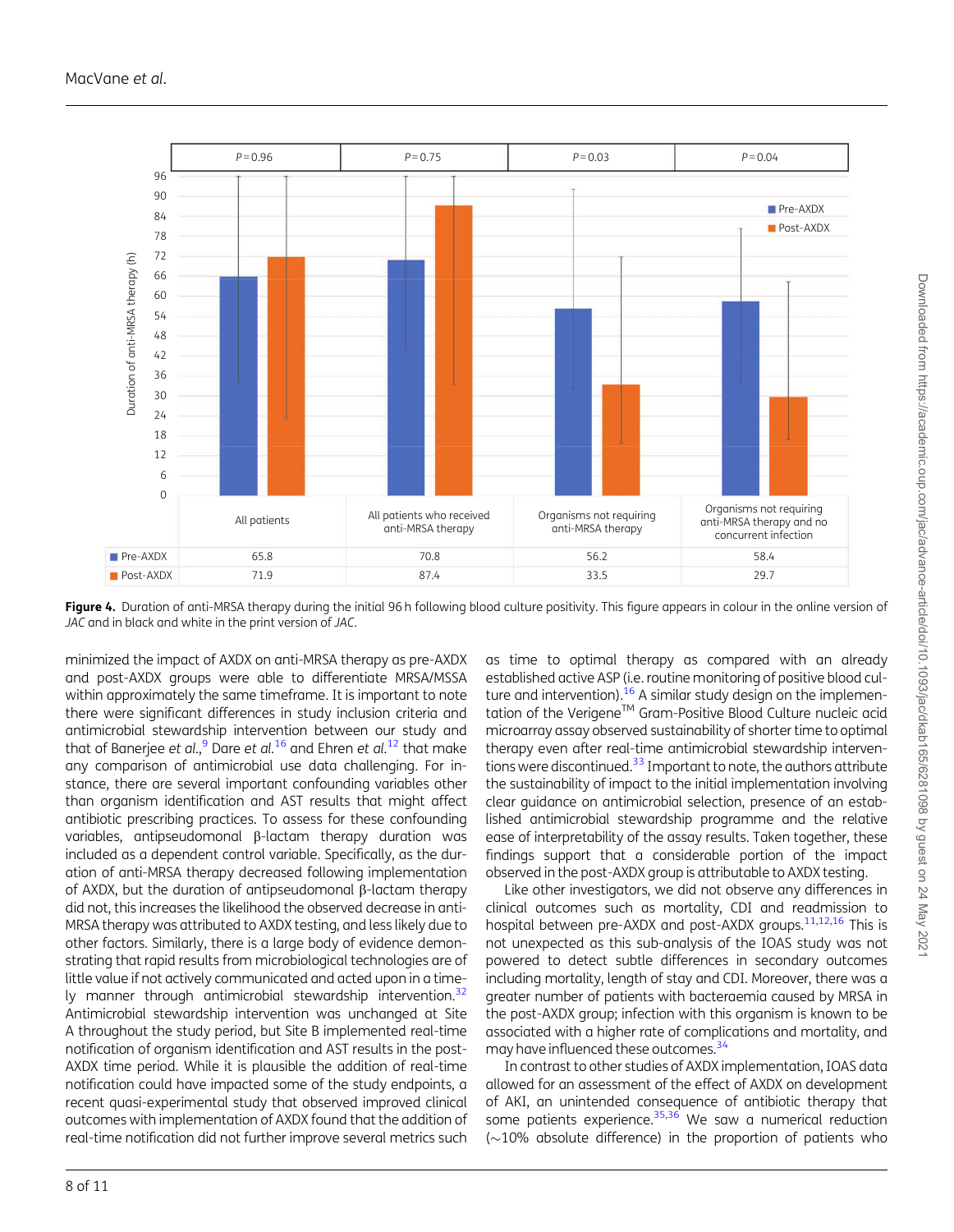#### <span id="page-8-0"></span>Table 4. Clinical outcomes

|                                                       | Pre-AXDX         | Post-AXDX         |         |
|-------------------------------------------------------|------------------|-------------------|---------|
| Clinical outcome                                      | $(n = 109)$      | $(n=110)$         | P value |
| In-hospital mortality                                 | 6(5.5)           | 5(4.6)            | 0.75    |
| 30 day mortality                                      | 8(7.3)           | 6(5.5)            | 0.57    |
| Patient disposition                                   |                  |                   | 0.24    |
| deceased/hospice/comfort care                         | 8(7.3)           | 6(5.5)            |         |
| home (no additional antibiotics)                      | 20(18.3)         | 25(22.7)          |         |
| home with outpatient antimicrobial therapy            | 54 (49.5)        | 48 (44.0)         |         |
| nursing home/SNF/LTACH                                | 25 (22.9)        | 18 (16.4)         |         |
| remains in hospital                                   | 1(0.9)           | 4(3.7)            |         |
| remains in ICU                                        | 1(0.9)           | 4(3.7)            |         |
| transfer to outside hospital                          | $\Omega$         | 4(3.7)            |         |
| Total hospital length of stay, days, median (IQR)     | $10.7(5.8-18.1)$ | $11.9(7.0-23.0)$  | 0.37    |
| Post-blood culture length of stay, days, median (IQR) | $9.1(4.6-14.2)$  | $9.6(5.8 - 18.0)$ | 0.21    |
| Acute kidney injury (all)                             | 24/100 (24.0)    | 13/97 (13.4)      | 0.06    |
| without CKD                                           | 19/78 (24.4)     | 12/88 (13.6)      | 0.08    |
| with CKD and not on dialysis                          | 5/22(22.7)       | 1/9(11.1)         | 0.46    |
| acute kidney injury (<18 years old)                   | 3/10(30.0)       | 1/13(7.7)         | 0.16    |
| Acute kidney injury (>18 years old)                   | 21/90 (23.3)     | 12/84 (14.3)      | 0.13    |
| without CKD                                           | 16/68 (23.5)     | 11/75 (14.7)      | 0.17    |
| with CKD and not on dialysis                          | 5/22(22.7)       | 1/9(11.1)         | 0.46    |
| 14 day RRT                                            | 3(2.8)           | 3(2.7)            | 0.99    |
| 30 day CDI                                            | 2(1.8)           | 3(2.7)            | 0.66    |
| Acquisition of new MDROs within 30 days               | 3(2.8)           | 2(1.8)            | 0.68    |
| Readmission within 30 days                            | 22 (21.4)        | 27(25.7)          | 0.46    |
| Readmission within 30 days from bacteraemia           | 7(6.4)           | 4(3.6)            | 0.37    |

All data are reported as n (%), unless specified otherwise.

LTACH, long-term acute care hospital; RRT, renal replacement therapy; SNF, skilled nursing facility.

The isolation of an MDR organism includes vancomycin-resistant enterococci, MRSA, extended-spectrum cephalosporin-resistant Enterobacteriaceae and Pseudomonas aeruginosa and Acinetobacter species non-susceptible to at least 1 agent in  $\geq$ 3 antimicrobial categories as described by Magiorakos et al.<sup>[39](#page-10-0)</sup> (i) Extended-spectrum cephalosporin-resistant Enterobacteriaceae will be defined as the as intermediate or resistant to a thirdgeneration cephalosporin. (ii) Carbapenem-resistant Enterobacteriaceae will be defined as intermediate or resistant to imipenem, doripenem, ertapenem (R only) or meropenem. If the susceptibility test indicated the specimen was resistant to any of those medications the specimen was categorized as 'carbapenem non-susceptible'.

developed an AKI following implementation of AXDX, but this finding was not statistically different between groups. Interestingly, when assessed by age and presence of underlying CKD,  $>$  10% difference in rates of AKI remained between groups. It is not possible to directly attribute AXDX testing to rates of AKI in this study due to imbalances between groups, the many potential causes of AKI in hospitalized patients that were not assessed and the lack of overall statistical significance. However, the trend towards reduced AKI deserves further evaluation in a larger study, as it is well known that some antibiotics, such as vancomycin, are common inciting causes of AKI and that each day of antibiotic therapy increases the risk of an antibiotic-associated adverse event occurrence.<sup>37,38</sup> Therefore, it is plausible that the faster antibiotic modifications and the reduction in unnecessary anti-MRSA therapy enabled by AXDX may have lowered the risk of AKI for some patients and contributed to this intriguing observation.

The retrospective nature and lack of randomization in the study may explain some of the differences in patient characteristics and organism distribution observed between the groups. Most notably, the proportion of patients with CKD was higher in the pre-AXDX

group and MRSA was more commonly isolated in the post-AXDX group. Efforts were made to account for these differences during the evaluation of primary and secondary outcomes using subgroup analyses. Additionally, there are many factors outside the microbiology laboratory that affect the management of patients with bacteraemia. We robustly assessed clinical characteristics, severity of illness and concurrent infections as well as having sites evaluate patients from corresponding time periods of the year to minimize the amount of confounding that may exist. Lastly, we were not able to assess the frequency with which antimicrobial stewardship teams intervened and the acceptance rate of their recommendations, as this information was not available at all participating centres for the pre-AXDX group. Despite these limitations, this study contributes novel and informative data on the clinical utility of AXDX in a real-world setting. The multicentre design provides a greater basis for the generalizability of the findings across a broader range of settings and strengthens the argument that AXDX demonstrates clinical benefit seen in other studies. While others have evaluated patients with Gram-positive bacteraemia in their studies, this is the first study to focus on the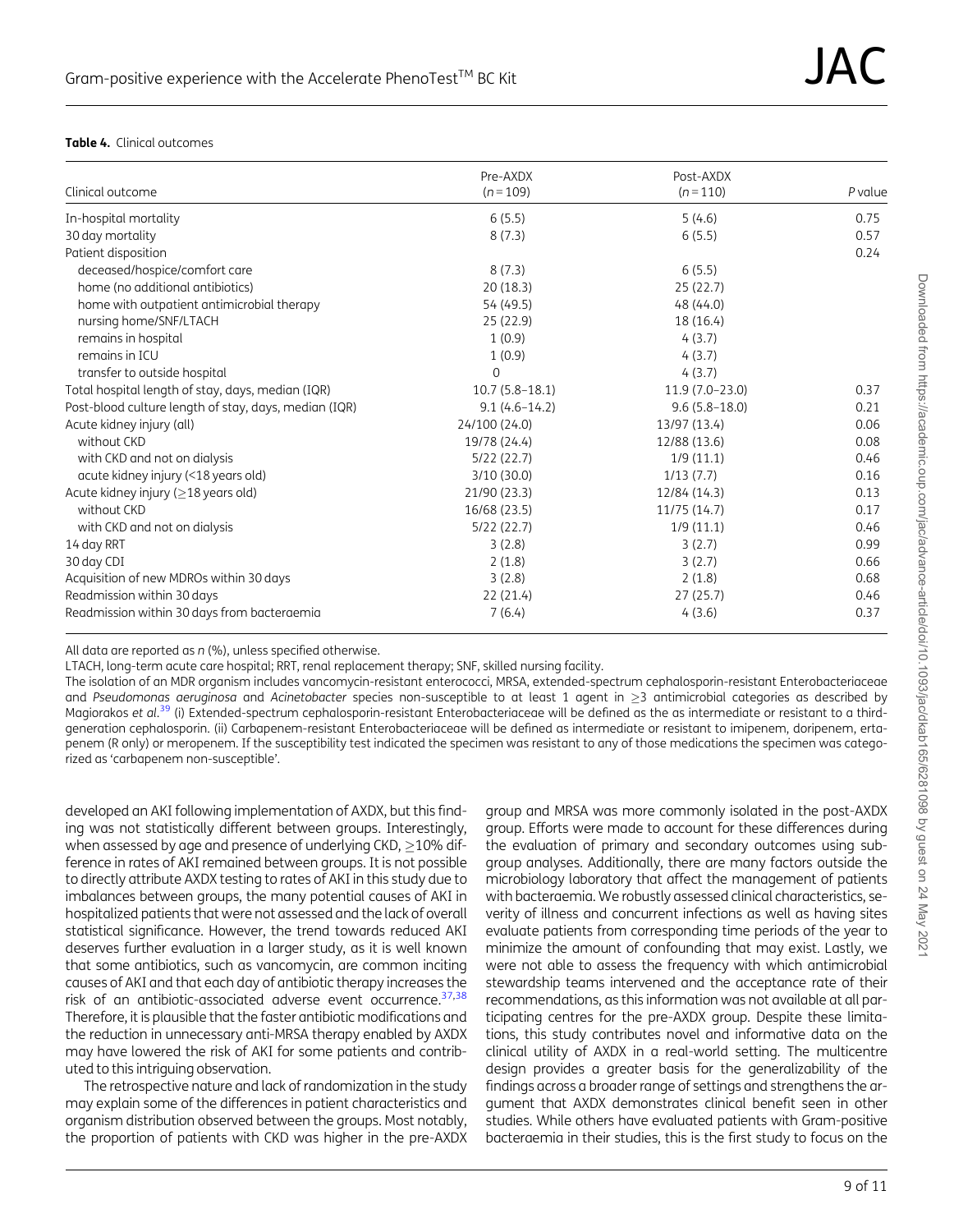<span id="page-9-0"></span>clinical benefit of rapid, phenotypic AST for patients with only true bloodstream infections (excluding potential contaminants) caused by Gram-positive bacteria in an intention-to-treat manner. We were also able to assess additional clinical endpoints (i.e. AKI) that have not been previously evaluated for AXDX.

In summary, implementation of AXDX offered a comprehensive solution to replace various identification and phenotypic testing methods and had a meaningful impact on the management of patients with Gram-positive bacteraemia in the IOAS study. TTOT and initial antibiotic modifications were significantly faster, and patients received less unnecessary antibiotic therapy compared with conventional microbiology diagnostics. Additional studies with larger sample sizes are needed to evaluate the impact more suitably on clinical outcome parameters. Overall, these findings suggest that rapid ID/AST enhances care of patients with bacteraemia caused by Gram-positive bacteria.

### Funding

This work was supported by Accelerate Diagnostics, Inc.

## Transparency declarations

S.H.M., A.A.B. and R.M.H. are current/former employees of Accelerate Diagnostics, Inc. and were involved in the design, execution, analysis and reporting of the research. All other authors: none to declare.

### Supplementary data

Tables [S1](https://academic.oup.com/jac/article-lookup/doi/10.1093/jac/dkab165#supplementary-data) to [S3](https://academic.oup.com/jac/article-lookup/doi/10.1093/jac/dkab165#supplementary-data) are available as [Supplementary data](https://academic.oup.com/jac/article-lookup/doi/10.1093/jac/dkab165#supplementary-data) at JAC Online.

### References

[1](#page-0-0) Bearman GML, Wenzel RP. Bacteremias: a leading cause of death. Arch Med Res 2005; 36: 646–59.

[2](#page-0-0) Diekema DJ, Hsueh P-R, Mendes RE et al. The microbiology of bloodstream infection: 20-year trends from the SENTRY Antimicrobial Surveillance Program. Antimicrob Agents Chemother 2019; 63: e00355-19.

[3](#page-0-0) Khatib R, Saeed S, Sharma M et al. Impact of initial antibiotic choice and delayed appropriate treatment on the outcome of Staphylococcus aureus bacteremia. Eur J Clin Microbiol Infect Dis 2006; 25: 181–5.

[4](#page-0-0) Lodise TP, McKinnon PS, Swiderski L et al. Outcomes analysis of delayed antibiotic treatment for hospital-acquired Staphylococcus aureus bacteremia. Clin Infect Dis 2003; 36: 1418–23.

[5](#page-1-0) Khan ZA, Siddiqui MF, Park S. Current and emerging methods of antibiotic susceptibility testing. Diagnostics (Basel) 2019; 9: 49.

[6](#page-1-0) Wilson ML, Weinstein MP, Reller LB et al. Laboratory detection of bacteremia and fungemia. In: Jorgensen JH, Carroll KC, Funke G., eds. Manual of Clinical Microbiology, 11th edn. Wiley, 2015: 15–28.

[7](#page-1-0) Riedel S, Carroll KC. Early identification and treatment of pathogens in sepsis: molecular diagnostics and antibiotic choice. Clin Chest Med 2016; 37: 191–207.

[8](#page-1-0) Timbrook TT, Morton JB, McConeghy KW et al. The effect of molecular rapid diagnostic testing on clinical outcomes in bloodstream infections: a systematic review and meta-analysis. Clin Infect Dis 2017; 64: 15–23.

[9](#page-1-0) Banerjee R, Teng CB, Cunningham SA et al. Randomized trial of rapid multiplex polymerase chain reaction-based blood culture identification and susceptibility testing. Clin Infect Dis 2015; 61: 1071-80.

[10](#page-1-0) Pancholi P, Carroll KC, Buchan BW et al. Multicenter evaluation of the Accelerate PhenoTest BC Kit for rapid identification and phenotypic antimicrobial susceptibility testing using morphokinetic cellular analysis. J Clin Microbiol 2018; 56: e01329-17.

[11](#page-4-0) Banerjee R, Komarow L, Virk A et al. Randomized trial evaluating clinical impact of RAPid IDentification and Susceptibility testing for Gram Negative bacteremia (RAPIDS-GN). Clin Infect Dis 2020; doi:10.1093/cid/ciaa528.

[12](#page-4-0) Ehren K, Meißner A, Jazmati N et al. Clinical impact of rapid species identification from positive blood cultures with same-day phenotypic antimicrobial susceptibility testing on the management and outcome of bloodstream infections. Clin Infect Dis 2020; 70: 1285–93.

13 Kim J-H, Kim I, Kang CK et al. Enhanced antimicrobial stewardship based on rapid phenotypic antimicrobial susceptibility testing for bacteraemia in patients with haematological malignancies: a randomized controlled trial. Clin Microbiol Infect 2021; 27: 69–75.

[14](#page-4-0) Sheth S, Miller M, Prouse AB et al. Pharmacist-driven implementation of fast identification and antimicrobial susceptibility testing improves outcomes for patients with Gram-negative bacteremia and candidemia. Antimicrob Agents Chemother 2020; 64: e00578-20.

15 Hogan CA, Ebunji B, Watz N et al. Impact of rapid antimicrobial susceptibility testing in Gram-negative rod bacteremia: a quasi-experimental study. J Clin Microbiol 2020; 58: e00360-20.

[16](#page-4-0) Dare RK, Lusardi K, Pearson C et al. Clinical impact of Accelerate PhenoTM rapid blood culture detection system in bacteremic patients. Clin Infect Dis 2020; doi:10.1093/cid/ciaa649.

[17](#page-1-0) Roth A, Wiklund AE, Pålsson AS et al. Reducing blood culture contamination by a simple informational intervention.  $J$  Clin Microbiol 2010; 48: 4552–8.

18 CLSI. Performance Standards for Antimicrobial Susceptibility Testing-Twenty-Seventh Edition: M100. 2017.

19 CLSI. Performance Standards for Antimicrobial Susceptibility Testing-Twenty-Eighth Edition: M100. 2018.

20 CLSI. Performance Standards for Antimicrobial Susceptibility Testing-Twenty-Ninth Edition: M100. 2019.

[21](#page-2-0) Eliopoulos GM, Shardell M, Harris AD et al. Statistical analysis and application of quasi experiments to antimicrobial resistance intervention studies. Clin Infect Dis 2007; 45: 901–7.

[22](#page-2-0) Eliopoulos GM, Harris AD, Bradham DD et al. The use and interpretation of quasi-experimental studies in infectious diseases. Clin Infect Dis 2004; 38: 1586–91.

[23](#page-2-0) Bellomo R, Ronco C, Kellum JA et al. Acute renal failure - definition, outcome measures, animal models, fluid therapy and information technology needs: the Second International Consensus Conference of the Acute Dialysis Quality Initiative (ADQI) Group. Crit Care 2004; 8: R204.

[24](#page-2-0) Akcan-Arikan A, Zappitelli M, Loftis LL et al. Modified RIFLE criteria in critically ill children with acute kidney injury. Kidney Int 2007; 71: 1028–35.

25 Huang AM, Newton D, Kunapuli A et al. Impact of rapid organism identification via matrix-assisted laser desorption/ionization time-of-flight combined with antimicrobial stewardship team intervention in adult patients with bacteremia and candidemia. Clin Infect Dis 2013; 57: 1237–45.

26 Perez KK, Olsen RJ, Musick WL et al. Integrating rapid diagnostics and antimicrobial stewardship improves outcomes in patients with antibiotic-resistant Gram-negative bacteremia. J Infect 2014; 69: 216–25.

27 Suzuki H, Hitomi S, Yaguchi Y et al. Prospective intervention study with a microarray-based, multiplexed, automated molecular diagnosis instrument (Verigene system) for the rapid diagnosis of bloodstream infections, and its impact on the clinical outcomes. J Infect Chemother 2015; 21: 849-56.

[28](#page-4-0) Lee M, Scardina T, Zheng X et al. Clinical performance and impact of Accelerate Pheno for Gram-negative bacteremia in hospitalized children. Clin Ther 2020; doi:10.1016/j.clinthera.2020.07.015.